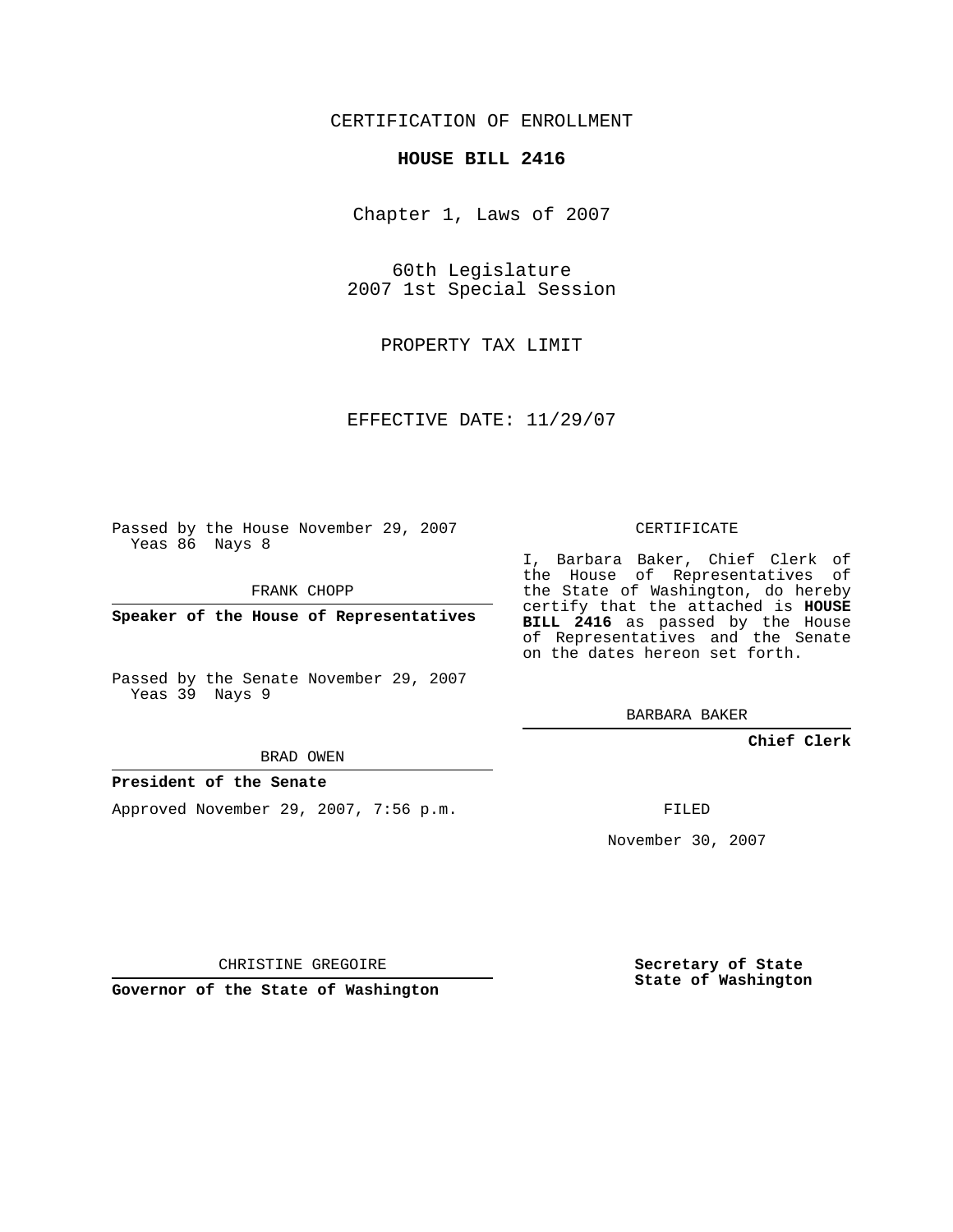# **HOUSE BILL 2416** \_\_\_\_\_\_\_\_\_\_\_\_\_\_\_\_\_\_\_\_\_\_\_\_\_\_\_\_\_\_\_\_\_\_\_\_\_\_\_\_\_\_\_\_\_

\_\_\_\_\_\_\_\_\_\_\_\_\_\_\_\_\_\_\_\_\_\_\_\_\_\_\_\_\_\_\_\_\_\_\_\_\_\_\_\_\_\_\_\_\_

Passed Legislature - 2007 1st Special Session

## **State of Washington 60th Legislature 2007 1st Special Session**

**By** Representatives Hurst, Orcutt, Barlow, Roach, Seaquist, Condotta, Kelley, McCune, Goodman, Strow, VanDeWege, Bailey, Wallace, Ahern, Green, Schmick, Lantz, Ross, Springer, Rodne, Morrell, Anderson, Rolfes, Hailey, P. Sullivan, Haler, McCoy, Hankins, Eddy, Priest, Takko, Kristiansen, Blake, Pearson, Ericks, Ericksen, Kessler, DeBolt, Appleton, Skinner, Clibborn, Hinkle, Fromhold, Warnick, O'Brien, Alexander, Campbell, Armstrong, Lovick, Newhouse, Morris, Chandler, B. Sullivan, Schindler, Eickmeyer, Crouse, Jarrett, Dunn, Kretz, Sump, McDonald, Walsh and Linville; by request of Governor Gregoire

Read first time 11/29/2007. Referred to Committee on Finance.

 AN ACT Relating to reinstating the one percent property tax limit factor adopted by the voters under Initiative Measure No. 747; amending RCW 84.55.0101; reenacting and amending RCW 84.55.005; creating a new section; and declaring an emergency.

5 BE IT ENACTED BY THE LEGISLATURE OF THE STATE OF WASHINGTON:

 6 **Sec. 1.** RCW 84.55.005 and 1997 c 393 s 20 and 1997 c 3 s 201 are 7 each reenacted and amended to read as follows:

8 As used in this chapter:

 (1) "Inflation" means the percentage change in the implicit price deflator for personal consumption expenditures for the United States as published for the most recent twelve-month period by the bureau of economic analysis of the federal department of commerce in September of 13 the year before the taxes are payable;

14 (2) "Limit factor" means:

15 (a) For taxing districts with a population of less than ten 16 thousand in the calendar year prior to the assessment year, one hundred 17  $((\text{six})$  one percent;

18 (b) For taxing districts for which a limit factor is authorized